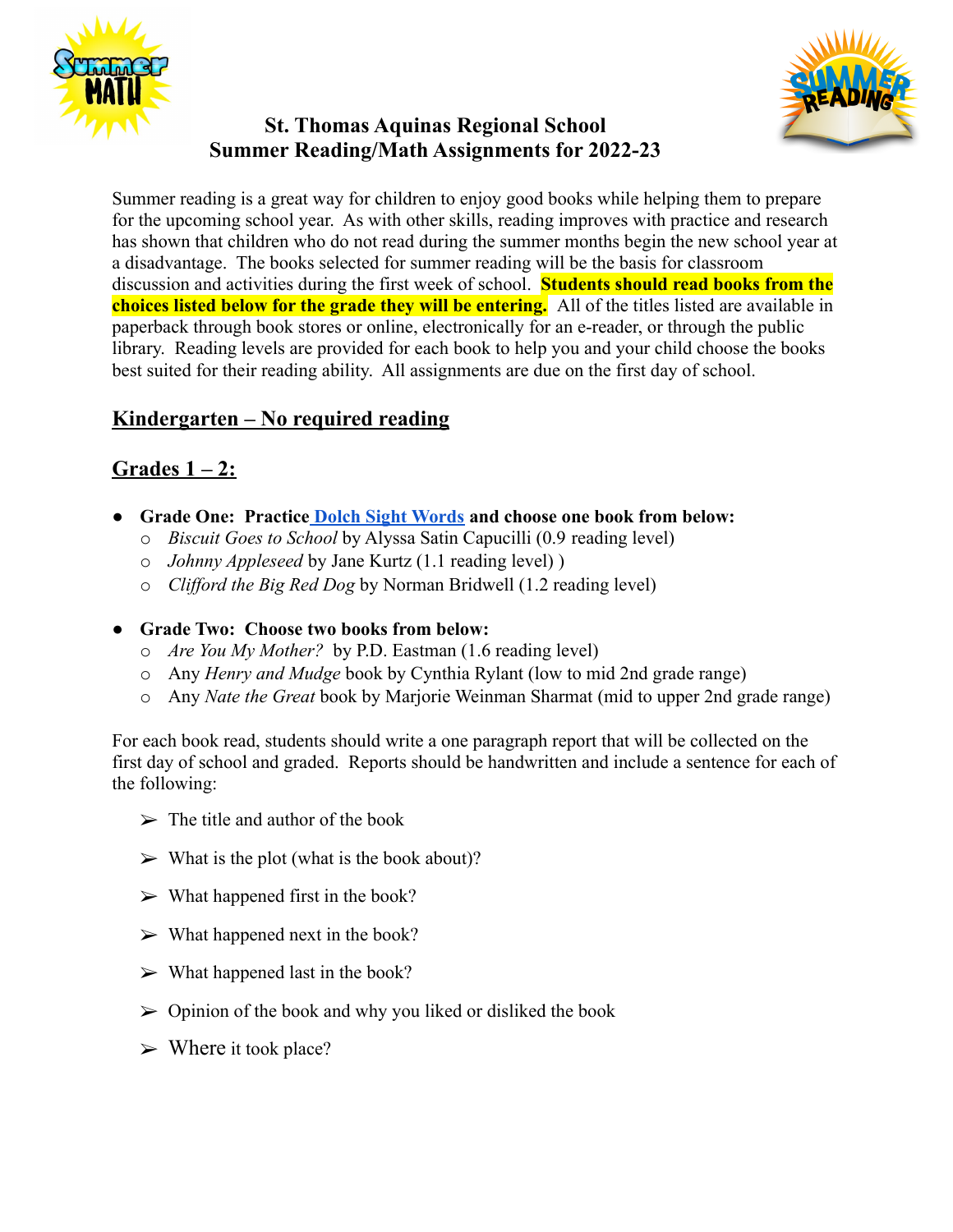# **Grades Three, Four, and Five:**

- **● Grade Three: Choose two books from below:**
- *Mercy Watson to the Rescue* by Kate DiCamillo (2.7 reading level)
- *A to Z Mysteries: The Absent Author* by Ron Roy (3.4 reading level)
- *Little House on the Prairie* by Laura Ingalls Wilder (4.9 reading level)
- **● Grade Four: Choose two books from below:**
- *● Because of Winn Dixie* by Kate DiCamillo (3.9 reading level)
- Any grade level book by Kate DiCamillo
- *● Crispus Attucks: Black Leader of Colonial Patriots* by Dharathula H. Millender (4.9 reading level)
- Any of the children's saint books by Mary Fabian Windeatt
- Any of the children's saint books in the Ignatius Press Series
- **● Grade Five: Choose two books from below:**
- *Fever, 1793* by Laurie Halse Anderson (4.4 reading level)
- *Echo* by Pam Munoz Ryan (4.9 reading level)
- *The Mysterious Benedict Society* by Trenton Lee Stewart (5.6 reading level)
- *The Wednesday Wars* by Gary D. Schmidt (5.9 reading level)

For each book read, students should write a three paragraph report that will be collected on the first day of school and graded. Each paragraph should contain five to seven sentences, be handwritten or typed, and include the following:

# **Paragraph 1:**

- The title and author
- What is the setting of the story (where and when does it take place)?
- Who are the main characters? Describe any including a physical description (what do they look like) and personality traits (are they friendly, shy, mean). Include details to back up your statements.

### **Paragraph 2:**

- What is the book's plot (what is it about)?
- Write at least four sentences to explain what the book is about.
- Write about something that surprised you in the story.

### **Paragraph 3:**

- What is your opinion of the book?
- If you liked the book, what was your favorite part?
- If you didn't like the book, what didn't you like about it? Be specific.
- If you could change one thing in the story, what would it be? How would you change it?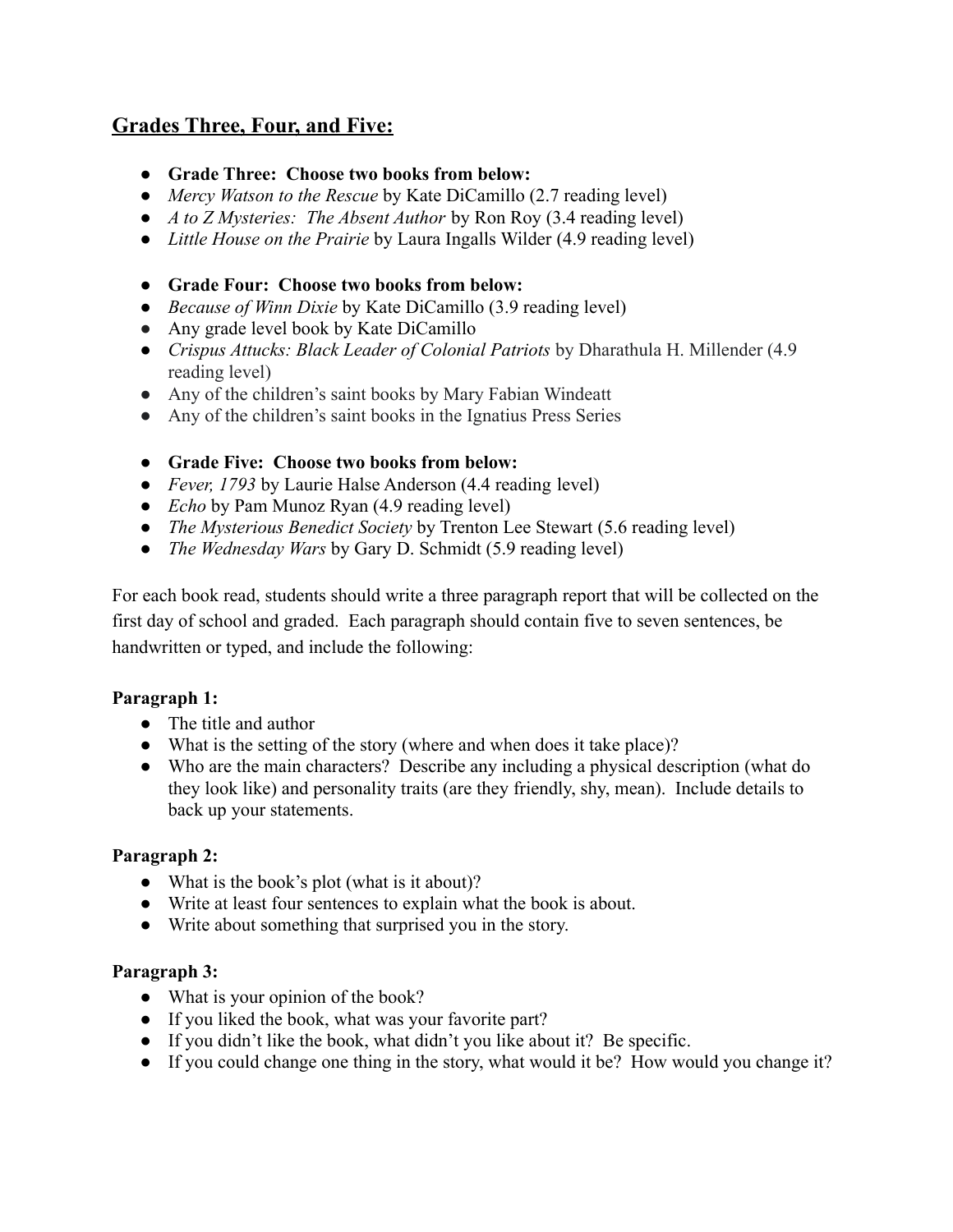# **Grades Six, Seven, and Eight:**

### **All Middle School students are required to read** *both* **books on the Summer reading list.**

All of the titles listed are available in paperback in book stores or online, electronically for an e-reader, or through the public library. *Be ready for a quick quiz when we return to school.*

#### **6th Grade**

*[The Princess and the Goblin](https://www.amazon.com/Princess-Goblin-Illustrated-George-MacDonald/dp/1979086176/ref=pd_lpo_2?pd_rd_i=1979086176&psc=1)* by George MacDonald *[Saint Paul the Apostle: The Story of the Apostle to the Gentiles](https://www.amazon.com/St-Paul-Apostle-Gentiles-Saints/dp/0895554267)* by Mary Fabyan Windeatt

## **7th Grade**

*[Johnny Tremain](https://www.amazon.com/Johnny-Tremain-Esther-Hoskins-Forbes/dp/0547614322/ref=sr_1_1?crid=21M2Q0W3O91LX&keywords=johnny+tremain&qid=1653080039&s=books&sprefix=johhny+tremaine%2Cstripbooks%2C69&sr=1-1)* by Esther Forbes *[If All the Swords in England](https://www.amazon.com/s?k=If+all+the+swords+in+england&i=stripbooks&crid=2OCNTDG8E19C1&sprefix=if+all+the+swords+in+england%2Cstripbooks%2C64&ref=nb_sb_noss_1)* by Barbara Williard

## **8th Grade**

*[Up from Slavery](https://www.amazon.com/Up-Slavery-Dover-Thrift-Editions/dp/0486287386/ref=sr_1_4?crid=22BN9R31FS19R&keywords=Up+from+slavery&qid=1653082286&s=books&sprefix=up+from+slavery%2Cstripbooks%2C69&sr=1-4)* by Booker T. Washington *[Saint Pius the X: The Farm Boy Who Became Pope](https://www.amazon.com/St-Pius-Farm-Became-Pope/dp/0898704693/ref=sr_1_2?crid=SXJ9JFK70OYK&keywords=Saint+Pius+X+farm+boy&qid=1653082334&s=books&sprefix=saint+pius+x+farm+boy%2Cstripbooks%2C76&sr=1-2)* by Walter Diethelm, O.S.B.

## **All Students\*:**

Students should type a three paragraph report (*ALA + fourth paragraph*) on each book that will be collected on the first Tuesday after school begins. This is a graded assignment. Reports must be double-spaced. The report may be typed or handwritten, but *if* typed, must be in Times New Roman 12pt. font with one-inch margins. Each paragraph should contain five to seven sentences and include the following:

### **Paragraph 1 (Characters and Setting):**

Include the title and author of the book. Describe in detail the setting of the book including the time period in which it takes place. Name and describe each main character. Include details with page numbers to back up your statements.

### **Paragraph 2 (Conflict or Problem):**

State the main problem of the story. In other words, what does the main character want or need? Identify this as the *conflict*. Tell what the main characters do, say, and think in order to solve the problem. Tell how the characters feel as they solve the problem. Include details with page numbers to back up your statements.

### **Paragraph 3 (Climax and Resolution):**

What event in the story reveals how the conflict will work out (whether the problem will be solved or not)? Identify this as the *climax*. What is the outcome for the main characters at the end of the story? Identify this as the *resolution*. Include details with page numbers to back up your statements.

# **\*ALA Requirement** (Extra Credit option for all other students)

### **Paragraph 4 (Theme):**

What does the main character learn or discover throughout the course of the book (what does the reader learn along with him/her)? Identify this as the Central One Idea or the *Theme* of the book. Include details with page numbers to back up your statements.